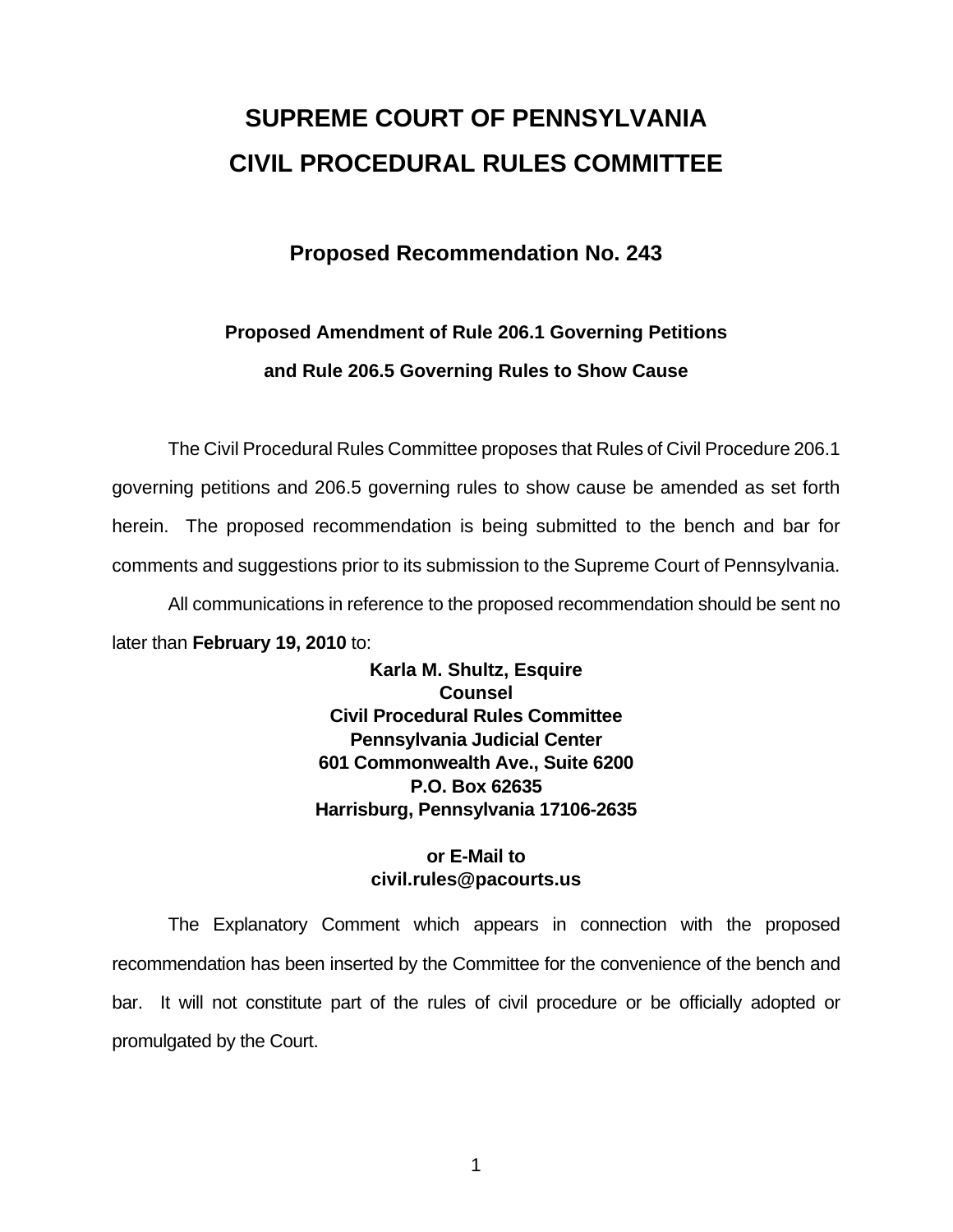#### **Rule 206.1. Petition. Definition. Content. Form**

- (a) As used in this chapter, "petition" means
	- (1) an application to **strike and/or** open a default judgment or a judgment

of non pros, and

(2) any other application which is designated by local rule, numbered

Local Rule 206.1(a), to be governed by Rule 206.1 et seq.

Note: A petition for relief from a judgment by confession is governed by Rule 2959.

Motions are governed by Rule 208.1 et seq.

 Rule 206.1(a)(2) authorizes each court of common pleas to designate applications which are to proceed in the manner of a petition under Rule 206.1 et seq. Rule 239.2(a) requires each court which has made that designation to promulgate a local rule, numbered Local Rule 206.1(a), listing the applications to be determined pursuant to Rule 206.1 et seq. Any local rule which has been promulgated must be published on the Pennsylvania Judiciary's Web Application Portal (http://ujsportal.pacourts.us).

(b) A petition shall specify the relief sought and state the material facts which

constitute the grounds therefor. **All grounds for relief, whether to strike or open a** 

#### **default judgment, shall be asserted in a single petition.**

(c) A petition shall be divided into paragraphs numbered consecutively. Each

paragraph shall contain as far as practicable only one material allegation.

Note: Petitions are subject to Rule 440 governing service of legal papers other than original process, Rule 1023.1 governing the signing of documents, and Rule 1025 governing the endorsement of legal papers. Any requirements of a court relating to the format of a petition and cover sheet must be set forth in local rules numbered Local Rule 205.2(a) and Local Rule 205.2(b).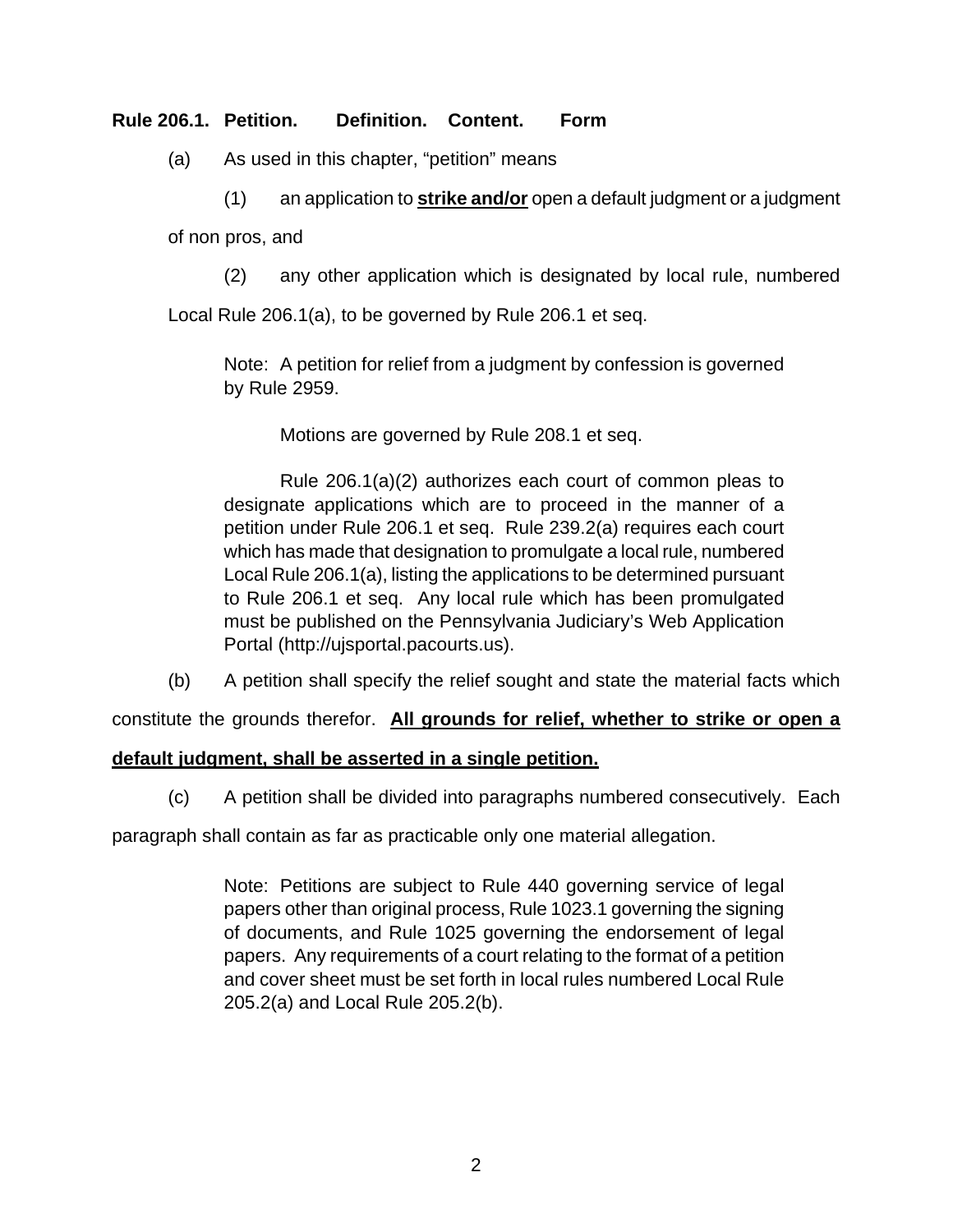**Rule 206.5. Rule to Show Cause. Discretionary Issuance. Stay. Form of Order**

 (a) **[Rescinded.] A judgment shall be stricken without the issuance of a rule to show cause when there is a defect on the face of the record that is grounds for striking a default judgment.**

 (b) A petitioner seeking the issuance of a rule to show cause shall attach to the petition a proposed order in the form prescribed by subdivision (d) and give notice to all other parties of the intention to request the court to issue the rule.

 $(c)$  If the petition is within the scope of Rule 206.1(a), is properly pleaded, and states prima facie grounds for relief, the court shall enter an order issuing a rule to show cause and may grant a stay of the proceedings.

 (d) The form of order required by subdivision (b) shall be substantially in the following form:

\* \* \*